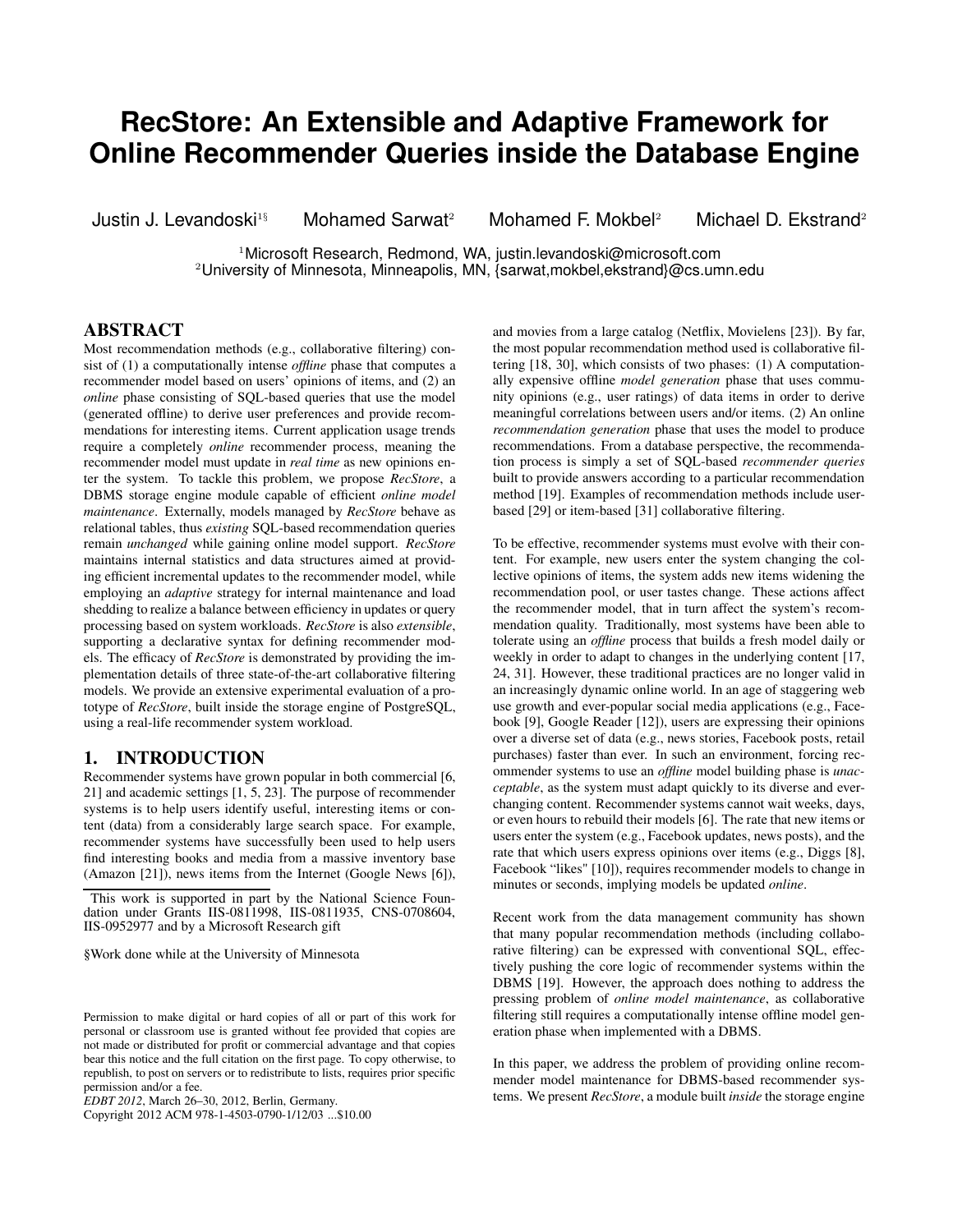of a relational database system. *RecStore* enables online model support for DBMS-based recommender systems (e.g., [19]) through efficient incremental updates to *only* parts of the model affected by a rating update. Thus, updating the recommender model does not involve significant overhead, nor regeneration of the model from scratch. *RecStore* exposes the model to the query processor as a standard relational table, meaning that *existing* recommender queries can remain *unchanged*.

The basic idea behind *RecStore* is to separate the logical and internal representations of the recommender model. *RecStore* receives updates to the user/item rating data (i.e., the base data for a collaborative filtering models) and maintains its internal representation based on these updates. As *RecStore* is built into the DBMS storage engine, it outputs tuples to the query processor though access methods that transform data from the internal representation into the logical representation expected by the query processor.

*RecStore* is designed with extensibility in mind. *RecStore*'s architecture is generic, and thus the logic for a number of different recommendation methods can easily be "plugged into" the *Rec-Store* framework, making it a one-stop solution to support a number of popular recommender models within the DBMS. We provide a generic definition syntax for *RecStore*, and provide implementation case studies for various memory-based [1, 3] collaborative filtering methods (e.g., item-based [31] and user-based [29]). We also discuss support for other non-trivial recommendation methods (e.g., [3, 20]).

*RecStore* is also adaptive to system workloads, tunable to realize a trade-off that makes query processing more efficient at the cost of update overhead, and vice versa. At one extreme, *RecStore* has lowest query latency by making update costs more expensive; appropriate for query-intense workloads. At the other extreme, *RecStore* minimizes update costs by pushing computation into query processing; appropriate for update-intense workloads. For particularly update-intense workloads, *RecStore* also performs load-shedding to process *only* important updates that significantly alter the recommender model and change the answers to recommender queries.

*RecStore* requires a small code footprint, which is advantageous to implementation in existing database engines. Our prototype of *Rec-Store*, built *inside* PostgreSQL [28], between the storage engine and query processor, requires approximately 600 lines of either modified or new code. Rigorous experimental study of our *RecStore* prototype using a *real* workload from the popular MovieLens [26] recommender system shows that *RecStore* exhibits desirable performance in *both* updates and query processing compared to existing DBMS approaches that support online recommender models using regular and materialized views.

The rest of this paper is organized as follows. Section 2 provides a preliminary background. Related work is covered in Section 7. Section 3 introduces the *RecStore* architecture. Section 4 describes the functionality of *RecStore*. Section 6 provides an experimental evaluation of *RecStore*. Finally, Section 8 concludes the paper.

# **2. COLLABORATIVE FILTERING AND THE DBMS**

This section provides an overview of collaborative filtering, the primary recommendation method we are concerned with in this paper;



**Figure 1: Item-based Model Generation**

support for other methods is discussed later in Section 5. Collaborative filtering assumes a set of n users  $\mathcal{U} = \{u_1, ..., u_n\}$  and a set of m items  $\mathcal{I} = \{i_1, ..., i_m\}$ . Each user  $u_j$  expresses opinions about a set of items  $\mathcal{I}_{u_i} \subseteq \mathcal{I}$ . In this paper, we assume opinions are expressed through an explicit numeric rating (e.g., one through five stars), but other methods are possible (e.g., hyperlink clicks, Facebook "likes" [10], Diggs [8]). An active user  $u_a$  is given a set of recommendations  $\mathcal{I}_r$  such that  $\mathcal{I}_{u_a} \cap \mathcal{I}_r = \emptyset$ , i.e., the user has not rated the recommended items. The recommendation process is usually broken into two phases: (1) an offline *model generation* phase that creates a model storing correlations between items and/or users, and (2) an online *recommendation generation* phase that uses the model to generate recommended items. There are several methods to perform collaborative filtering including itembased [31], user-based [29], regression-based [31], or approaches that use more sophisticated probabilistic models (e.g., Bayesian Networks [3]).

Below we describe the details of item-based [31] and userbased [29] collaborative filtering, by far two of the most popular recommendation methods in use today (e.g., Amazon [21]). These methods are classified as "memory-based" recommendation approaches [3, 1], so called because they "remember" the opinion history of the entire user base in order to provide recommendations. Details of other methods are discussed in Section 5.

## **2.1 Offline Model Generation**

The offline model generation phase analyzes the entire user/item rating space, and uses statistical techniques to find correlated items and/or users. These correlations are measured by a *score*, or weight, that defines the strength of the relation.

#### *2.1.1 Item-based collaborative filtering*

The item-item model builds, for each of the  $m$  items  $\mathcal I$  in the database, a list L of *similar* items. Given two items  $i_p$  and  $i_q$ , we can derive their similarity score  $sim(i_p, i_q)$  by representing each as a vector in the user-rating space, and then use a similarity function over the two vectors to compute a numeric value representing the strength of their relationship. Figure 1 depicts this item-item model-building process. Conceptually, we can represent the ratings data as a matrix, with users and items each representing a dimension, as depicted on the left side of Figure 1. The similarity function,  $sim(i_p, i_q)$ , computes the similarity of vectors  $i_p$  and  $i_q$  using *only* their co-rated dimensions. In our example  $u_j$  and  $u_k$  represent the co-rated dimensions. Finally, we store  $i_p$ ,  $i_q$ , and  $sim(i_p, i_q)$  in our model, as depicted on the right side of Figure 1. The similarity measure need not be symmetric, i.e., it is possible that  $sim(i_p, i_q) \neq sim(i_q, i_p)$ .

Many similarity measures have been proposed in the literature [17,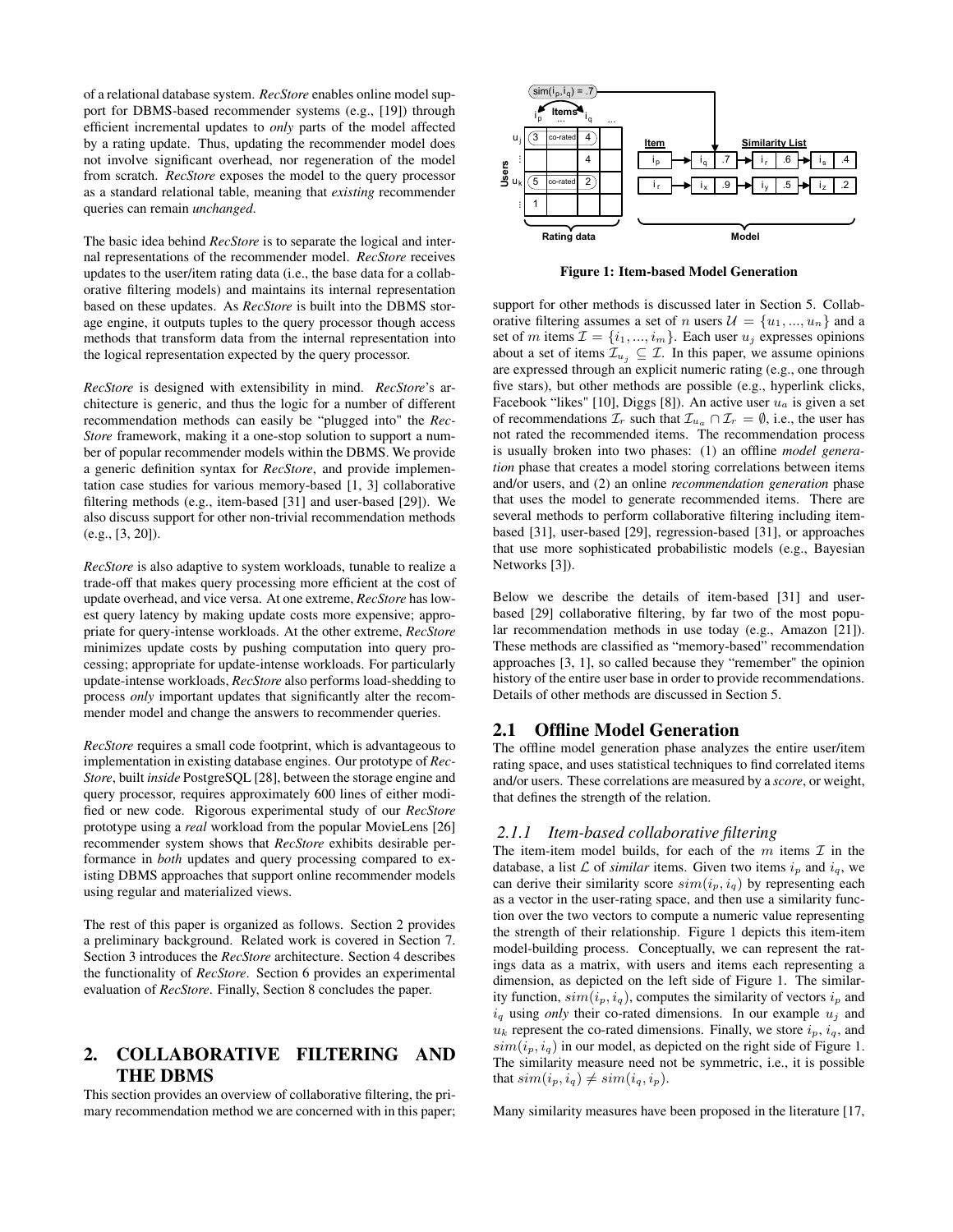31]. On of the most popular measures used is the cosine distance, calculated as:

$$
sim(i_p, i_q) = k \frac{\vec{i_p} \cdot \vec{i_q}}{\|\vec{i_p}\| \|\vec{i_q}\|}
$$
 (1)

Here, items  $i_p$  and  $i_q$  are represented as vectors in the user-rating space, and  $k$  represents a dampening factor that discounts the influence of item pairs having high scores, but only a *few* common ratings [14]; given the co-rating count between two items as  $corate(i_p, i_q)$ , k is defined as:

$$
k = \begin{cases} 1 & \text{corate}(i_p, i_q) \ge 50 \\ \text{corate}(i_q, i_q) / 50 & \text{otherwise} \end{cases} \tag{2}
$$

#### *2.1.2 User-based collaborative filtering*

The user-user model is similar in nature to the item-item paradigm, except that the model calculates similarity between users (instead of items). This calculation is performed by comparing user vectors in the item-rating space. For example, in Figure 1, focusing on the user/item matrix, users  $u_j$  and  $u_k$  can be represented as vectors in item space, and compared based on the items they have co-rated (i.e.,  $i_p$  and  $i_q$ ). The user-user model primarily uses cosine distance and Pearson correlation as similarity measures [3], much like that of the item-item paradigm with the exception that similarity is measured in item space rather than user space.

#### **2.2 Online recommendation generation**

The online recommendation generation phase employs the ability to predict ratings for items that a user  $u_a$  has not yet rated. Rating predictions are produced by performing aggregation over the recommender models. These predictions can be used to (1) give the user their predicted score for a specific item on request, or (2) produce a set of top-N recommended items based on highest predicted scores.

#### *2.2.1 Item-based collaborative filtering*

Recommendation generation for the item-based cosine method produces the top- $n$  items based on predicted score using two steps. (1) *Reduction*: cut down the model such that each item i left in the model is an item *not* rated by user  $u_a$ , while i's similarity list  $\mathcal L$ contains only items l already rated by ua. (2) *Compute*: the predicted rating  $P_{(u_a,i)}$  for an item i and user  $u_a$  is calculated as a weighted sum [31]:

$$
P_{(u_a,i)} = \frac{\sum_{l \in \mathcal{L}} sim(i,l) * r_{u_a,l}}{\sum_{l \in \mathcal{L}} sim(i,l)}
$$
(3)

The prediction is the sum of the user's rating for a related item l,  $r_{u_n,l}$ , weighted by the similarity to the candidate item i. The prediction is normalized by the sum of scores between  $i$  and  $l$ .

#### *2.2.2 User-based Collaborative Filtering*

Rating prediction in the user-based recommender paradigm is similar in spirit to the item-based method. Recall that the similarity list  $\mathcal L$  in the user-user paradigm is a list of similar users to a particular user u. A prediction  $P_{(u_a,i)}$  for an item i given user  $u_a$  is calculated as [18]:

```
/* Find movies rated by REC_USER_X,
 * store in temp table usrXMovies */
CREATE TEMP TABLE usrXMovies AS
SELECT R.mid as itemId, R.rating as rating<br>FROM     ratings R
        ratings RWHERE R.uid = REC \text{ USER } X;/* Generate predictions using weighted sum */
SELECT M.itm as Candidate Item,
         \texttt{SUM}(M.sim \; * \; U.rating) \, / \; \texttt{SUM}(M.sim) as Prediction
FROM Model M, usrXMovies U
WHERE M.rel\_itm = U.itmId ANDM.itm NOT IN (select itmId FROM usrXMovies)
GROUP BY M.itm ORDER BY Prediction DESC;
```
#### **Figure 2: Item-based recommender query**

$$
P_{(u_a,i)} = \overline{r}_{u_a} + \frac{\sum_{l \in \mathcal{L}} (r_{u_l,i} - \overline{r}_{u_l}) * sim(u_a, u_l)}{\sum_{l \in \mathcal{L}} |sim(u_a, u_l)|} \tag{4}
$$

This value is the weighted average of deviations from a related user  $u_l$ 's mean. In this equation,  $r_{u_l,i}$  represents a user  $u_l$ 's (non-zero) rating for item *i*, while  $\overline{r}_{u_a}$  and  $\overline{r}_{u_l}$  represent the average rating values for users  $u_a$  and  $u_l$ , respectively.

### **2.3 DBMS-based Collaborative Filtering**

A DBMS can be used to implement the recommendation process just described. Ratings data can be stored in a relation *Ratings(userId,itemId,rating)*, where *userId* and *itemId* represent unique ids of users and items, respectively.

### *2.3.1 Model representation*

The model can be represented by a three-column table *Model(item,rel\_itm,score)* for the item-item model, or *Model(user,rel\_user,score)* for the user-user model (different schemas may be necessary for other methods).

### *2.3.2 Recommender queries*

A DBMS-based recommenders will use SQL to produce recommendations. Figure 2 provides an SQL example of the process discussed in Section 2.2 (listed in two parts for readability). The first query finds all movies rated by a user  $X$ . The second query uses these results to produce recommendations for user  $X$  using Equation 3. The WHERE clause represents the *reduction* step, while the SELECT clause represents the *computation* step. The query assumes the *model* relation *M(itm,rel\_itm,sim)* is already generated offline.

# **3. RecStore ARCHITECTURE**

Figure 3 depicts the high-level architecture of *RecStore*, built inside the storage engine of a DBMS. *RecStore* consists of the following main components:

• **Intermediate store and filter**. The *intermediate store* contains a set of statistics, functions, and/or data structures that are efficient to update, and can be used to quickly generate part of the recommender model. The data maintained in the intermediate store is specific to the recommendation method. Whenever *RecStore* receives ratings updates (i.e., insertions,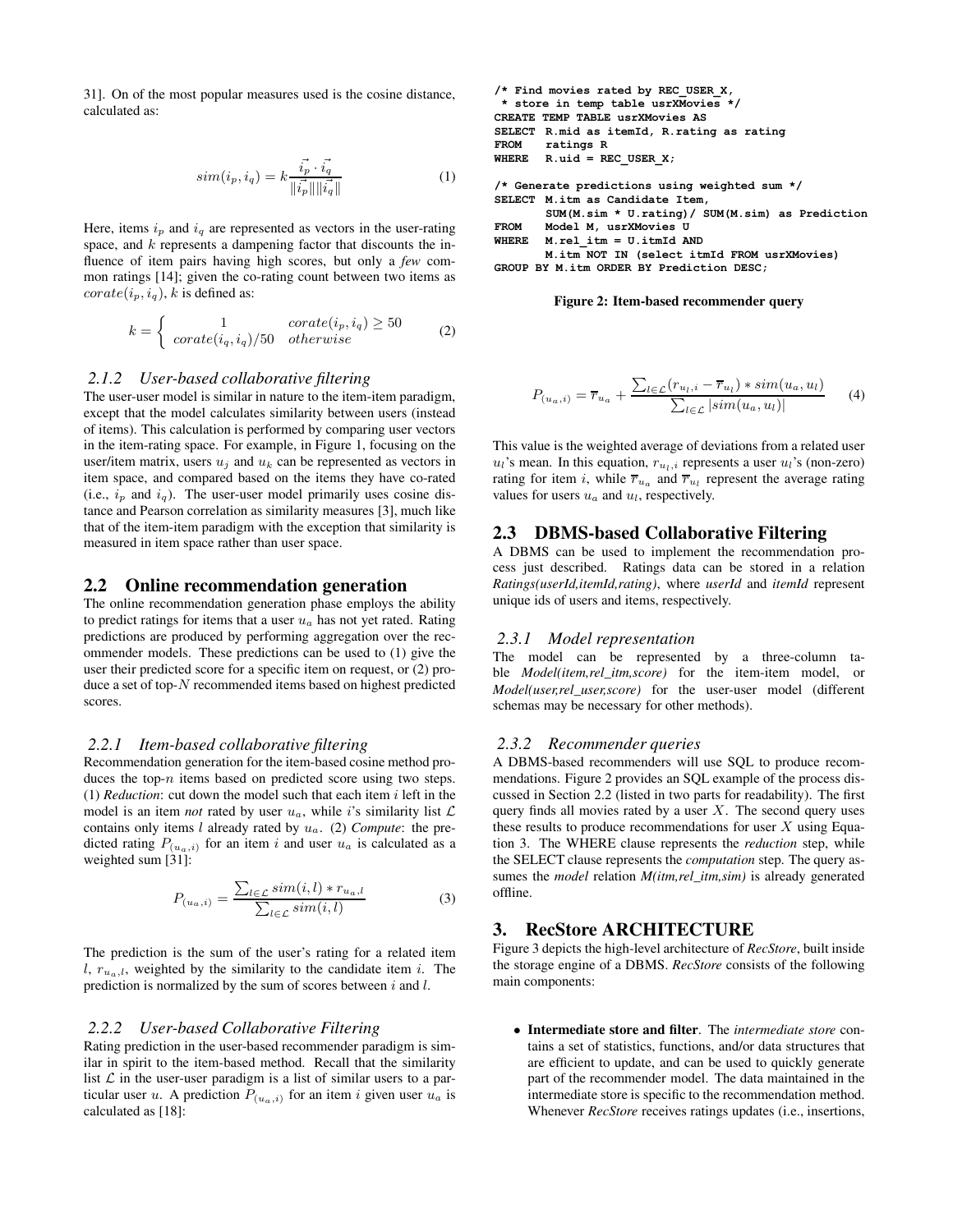

**Figure 3: RecStore Architecture**

deletions, or changes to the ratings table), it applies an *intermediate filter* that determines whether the update will affect the contents of the *intermediate store* (Section 4.1.1).

• **Model store and filter**. The *model store* represents the materialized model that matches the exact storage schema needed by the recommender method (e.g., *(itm, rel\_itm, sim)* for the item-based model covered in Section 2). Any changes to the intermediate store goes through a *model filter* that determines whether it affects the contents of the *model store* (Section 4.1.2).

The DBMS query processor requests data from *RecStore* while executing recommender queries. *RecStore* employs two standard DBMS access methods to interface with the query processor: *scan*, i.e., return all model data, and *index*, i.e., return only model data satisfying a given condition (e.g., item id =  $x$ ). The access methods can produce tuples (i.e., model values) either directly from the model store, or on demand from the intermediate store, or the base ratings data; these query processing details are covered in Section 4.2. As an example, consider query plan given in Figure 4 that retrieves all tuples in the *Model* relation with item ids equal to those rated by user  $X$  (this operation is performed by query two in Figure 2). This plan performs an index scan over the model to perform the join between *usrXMovies*. In our experience, most access to *RecStore* will be index-based, as recommendation generation queries require only a portion of the model (similar to Figure 4).

# **4. RecStore: BUILT-IN ONLINE DBMS-BASED RECOMMENDERS**

The main objective of *RecStore* is to bring online model support to existing recommender queries for various workloads and recommendation methods. This objective presents three main challenges that we address in the rest of this paper: (1) Efficient online incremental maintenance of the recommender model, i.e., avoiding expensive model regeneration with each update (Section 4.1). (2) The ability to adapt the system to various workloads, e.g., query or update-intensive workloads (Section 4.2). (3) The ability to support various existing recommender methods (Section 5).

## **4.1 Online Model Maintenance**

This section describes the framework for online model maintenance within *RecStore*. The framework is extensible, and its specific functionality is determined by the underlying recommendation method. While this approach may seem overly-tailored to each specific method, we note that many methods, especially collaborative



**Figure 4: Query plan for 2**nd **query in Figure 2**

filtering, share commonalities in model structure. We defer such discussion until later in Section 5. For now, we use the example of the item-based cosine model to illustrate *RecStore*'s approach to providing online model maintenance, consisting of two steps.

### *4.1.1 Step 1: Intermediate Filter*

We describe the functionality of the intermediate filter with an example using the item-based cosine method described in Section 2. For this method, the intermediate store contains a "deconstructed" cosine score (Equation 3), where we store for each item pair  $(i_p, i_q)$ that share at least *one* co-rated dimension (1)  $pdot(i_p, i_q)$ , their partial dot product, (2)  $len_p(i_p, i_q)$  and  $len_q(i_q, i_p)$ , the partial length of each vector for only the co-rated dimensions, and (3)  $co(i_p, i_q)$ , the number of users who have co-rated items  $i_p$  and  $i_q$ . This data is stored as a six-column relation, where the first two columns store the item id pairs, while the last four columns store the four statistics just described.

*RecStore* employs an *intermediate filter* upon receiving a rating update  $R$ . The intermediate filter performs three tasks in the following order. (1) *Filter*. This task determines whether R will be used to update entries in the intermediate store. If not,  $R$  is immediately dropped (but still stored in the ratings data). This step is required by the adaptive maintenance and load shedding techniques discussed later Section 4.2. In the general case this step will not drop any updates. (2) *Enumeration*. This task determines all intermediate store entries  $\mathcal E$  that will change due to  $R$ . For our item-based cosine example with a new rating for item  $i_p$ ,  $\mathcal E$  would contain all entries  $(i_p,i_q)$  for which items  $i_p$  and  $i_q$ are co-rated by the user u. (3) *Updates*. Finally, all statistics, functions, or data structures in the intermediate store associated with an entry  $e \in \mathcal{E}$  are updated. These updates are then forwarded to the model filter. For our item-based cosine example, the stored statistics are updated as follows, assuming a new rating for item  $i_p$  with value  $s_p$ :  $pdot(i_p, i_q) = pdot(i_p, i_q) + s_p \times s_q$ ,  $len_p(i_p, i_q) = len_p(i_p, i_q) + s_p, len_q(i_q, i_p) = len_q(i_q, i_p) + s_q,$ and  $co(i_p, i_q) = co(i_p, i_q) + 1$ .

Together, the intermediate filter and store are the keys to efficient online model maintenance in *RecStore*. The filter reduces update processing overhead by allowing *RecStore* to only process the updates necessary to maintain an accurate intermediate representation. The contents of the intermediate store keep computational overhead low for online maintenance by allowing *RecStore* to quickly update the intermediate store and, once updated, quickly derive a final model score from the intermediate representation.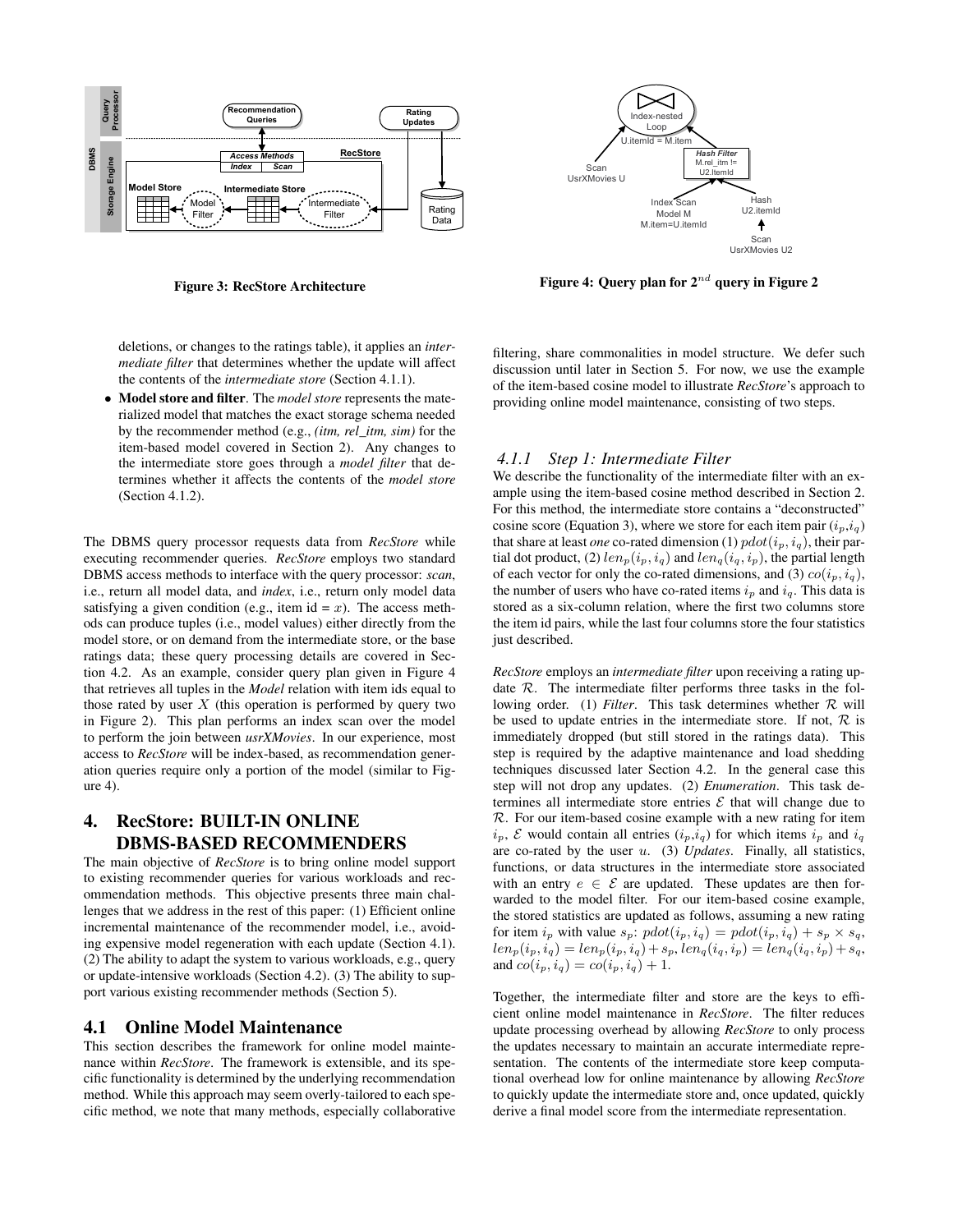# *4.1.2 Step 2: Model Filter*

Upon receiving updates from the intermediate filter, the *model filter* executes the same three tasks as the intermediate filter (i.e., filter, enumeration, and updates), except applied to the model store instead of the intermediate store. Continuing our itembased cosine example, its model store contains entries of the form  $(i_p, i_q, \text{sim}(i_p, i_q))$ , i.e., the item-based model schema discussed in Section 2. The model filter uses the statistical updates from the intermediate store for item pairs  $(i_p,i_q)$  to update the similarity score in the model store entry  $(i_p,i_q, \, \text{sim}(i_p,i_q))$  as follows per Equation 2: (1) If statistic  $co(i_p, i_q) < 50$ , then  $sim(i_p, i_q)$  is updated as:

$$
sim(i_p, i_q) = \frac{co(i_p, i_q) * pdot(i_p, i_q)}{50 * \sqrt{len_p(i_p, i_q)} \sqrt{len_q(i_p, i_q)}}
$$

(2) If statistic  $co(i_p, i_q) \ge 50$ , we update  $sim(i_p, i_q)$  as:

$$
sim(i_p, i_q) = \frac{pdot(i_p, i_q)}{\sqrt{len_p(i_p, i_q)}\sqrt{len_q(i_p, i_q)}}
$$

Updating the similarity score is the final step in the *RecStore* online maintenance process.

# **4.2 Adaptive Strategies for System Workloads**

This section discusses how *RecStore* adapts to different workload characteristics. We first discuss generic maintenance strategies that help realize an update and query efficiency trade-off. We then discuss load-shedding for update-intensive workloads.

#### *4.2.1 Update vs. Query Efficiency Trade-off*

While the intermediate and model store are beneficial to *RecStore*, their sizes may lead to non-trivial maintenance costs. For instance, in item-item or user-user collaborative filtering, the size of the model can reach  $O(n^2)$ , where *n* is the number of items (or users). In this case, *RecStore* could be responsible for updating and maintaining data for  $O(n^2)$  items (or users) in its intermediate and model store, leading to burdensome maintenance costs. In this section, we explore a trade-off: reducing the storage and maintenance of data in the intermediate store and model store (i.e., the *internal maintenance* approach) in return for sacrificing query processing (i.e., recommendation generation) efficiency.

*RecStore* can be tuned to realize an efficiency trade-off between updates and query processing. The basic idea is to maintain  $\alpha$  entries in the intermediate store,  $\beta$  entries in the model store, and require the invariant that  $\alpha \geq \beta$ , i.e., all entries in the model store are also maintained in the intermediate store. Both values cannot be greater than  $M$ : the total possible number of entries, a modelspecific value (e.g., for item-based models  $\mathcal{M} = \mathcal{I}^2$ ).

Low values of  $\alpha$  and  $\beta$  imply low incremental update latency as the filters update fewer entries in the intermediate and model stores. On the other hand, during query processing, the access methods must service requests from the query processor by producing model values in the following order of efficiency: (1) directly from the model store if the entry is maintained there. (2) If the entry is not maintained in the model store but maintained in the intermediate store, the model value is produced *on-demand* from the intermediate store (e.g., from the intermediate statistics covered in Section 4.1.1 for the item-based cosine method). (3) If the entry is not maintained in the intermediate nor the model store, the model value must be produced *on-demand* using the base ratings data (e.g., using Equation 1 for the item-based cosine method). Thus, as  $\alpha$  and  $\beta$  decrease, query processing latency increases as more model values must be produced *on demand*. Larger values of  $\alpha$  and  $\beta$  have a reverse effect on update and query processing efficiency.

Using the maintenance parameters  $\alpha$  and  $\beta$  allows *RecStore* to be tuned for a wide range of workloads. More update-intense workloads can lower values of  $\alpha$  and  $\beta$  at the cost of increasing recommender query latency. Meanwhile, query-intense workloads can use larger values of  $\alpha$  and  $\beta$  at the cost of increasing update overhead. We now explore several strategies for  $\alpha$  and  $\beta$  settings; experimental analysis for these strategies is given in Section 6.

- **Extreme Approaches**. Two extreme approaches can be taken by *RecStore*: (1) *Materialize all*. In this approach  $\alpha = \beta = M$ , meaning *RecStore's* intermediate and model stores maintain all required model information. RecStore filters just apply the conditions imposed by the specific similarity functions upon receiving a rating update. Recommendation generation, i.e., the query processing functionality that generates recommended items, is most efficient at this extreme. However, storage and maintenance costs are at their highest with this approach. (2) *Materialize none*. In this approach  $\alpha = \beta = 0$ , and basically mimics the use of regular DBMS views that we recompute model values *on demand*. In this approach there is no need for the intermediate store, model store, nor filters. Recommendation generation for this approach is very expensive, but incurs *no* storage and maintenance costs as nothing is maintained.
- **Intermediate Store Only**. In this approach  $\alpha = M$  and  $\beta = 0$ . This approach (abbr. *Intermediate Only*) represents a middle ground between *Materialize All* and *Materialize None*, where we materialize the intermediate store in full for all required model information, while not maintaining the model store. This means that the initial filter will be applied on all incoming updates as described in Section 4.1, while there is no filter for the model store. The recommendation generation process for a requested object  $o$  (e.g., item or user) needs to rebuild part of the model store that includes o using the fully maintained intermediate store. This rebuilding process makes this approach incur higher query processing cost compared to the *Materialize All* approach, but much lower query processing cost than the *Materialize None* approach. On the other hand, storage and maintenance costs are lower than the *materialize all* approach, as the model store is nonexistent.
- **Full Intermediate Store and Partial Model Store**. This approach (abbr. *Partial Model*) sets  $\alpha = M$  and  $\beta = N$ , and represents a middle ground between the *Materialize all* and *Intermediate Only* approaches. This approach materializes only a *portion* of the model store, i.e., only N objects (e.g., items or users), while materializing the intermediate store in full. We employ *hotspot detection* (described in Section 4.2.2) to select the  $N$  items in the model store. This approach directs the initial filter will be applied to all incoming updates. All updates made to the intermediate store are still forwarded to the model filter as described in Section 4.1,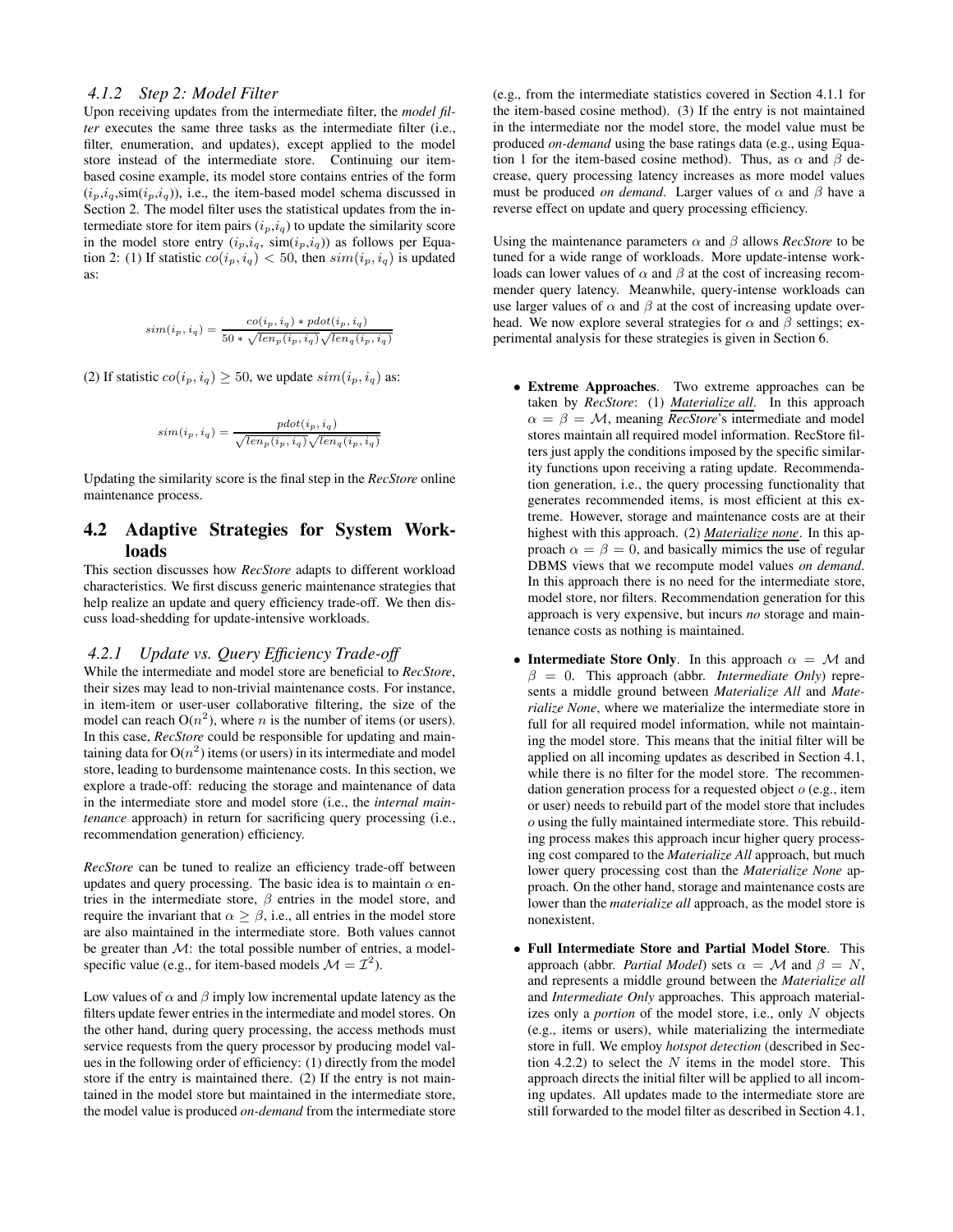however, the model filter only accepts updates for the qualifying N objects, and their related objects, that are maintained in the model store. The query processing and storage/maintenance overhead for this approach lies between the *Materialize all* and *Intermediate Only* approaches.

• **Partial Intermediate Store and Partial Model Store**. This approach sets  $\alpha = K$  and  $\beta = N$ , and is similar to the *Partial Model* approach, except that we also partially materialize the intermediate store. The model store still maintains data for N objects, while the intermediate store maintains data for  $K$  objects. These  $K$  and  $N$  objects are derived using *hotspot detection* (described next in Section 4.2.2). This approach directs the initial filter only accepts incoming updates for the  $K$  objects (items of users), and their related objects, that qualify for storage in the intermediate store. The model filter remains unchanged from the *Partial Model* approach. The query processing and storage/maintenance overhead for this approach lies between the *Partial Model* and *Intermediate Only* approaches.

# *4.2.2 HotSpot Detection*

For the approaches that use partial materialization,  $\alpha$  and  $\beta$  should ideally be set to ensure the maintenance of model *hotspots*, i.e., popular or frequently accessed entries. This setting assures efficient query processing over popular model entries, while sacrificing higher query latency for less popular model entries. We use two methods to detect hotspots. (1) *Most accessed*. Keep the  $\alpha$  and  $\beta$ most accessed entries from the model determined by simple usage statistics from the access methods. (2) *Most rated*. Keep the  $\alpha$  and  $\beta$  most popular entries in the model determined by association with the *most ratings* (e.g., most-rated movies, users who rate the most movies).

## *4.2.3 Load Shedding*

For the special case of update-intense workloads where the system is incapable of processing all ratings updates, *RecStore* is capable of load-shedding. The goal of load-shedding is to process *only* updates that significantly alter the recommender model, thus changing the answer to recommender queries. Load-shedding techniques are model-specific, and *RecStore* executes these techniques in a special filter before the intermediate filter.

As an example, consider the item-based cosine method, where an update should only be processed if it changes the order in the model similarity lists. In this case, altered order in any similarity list can potentially change the answer to a recommender query per Equation 3. An effective heuristic approach to achieve this goal is to process updates that change intermediate store entries with a co-rating count (i.e., the statistic  $co(i_p, i_q)$ ) below a pre-set threshold  $\mathcal{T}$ . The intuition here is that low co-rated items have less terms defining their cosine distance (Equation (1)), thus an update will likely alter the score significantly compared to more highly co-rated items. Of course, more sophisticated statistical techniques can apply. However, any load-shedding approach should remain simple to evaluate and maintain due to its mission-critical purpose.

# **5. RECSTORE EXTENSIBILITY**

*RecStore* provides a generic extensible architecture capable of supporting different recommendation methods. This section first demonstrates how to register a preference method with *RecStore*. We then provide various case studies demonstrating how *RecStore* accommodates other item-based collaborative filtering methods.

```
\blacksquareDEFINE RECSTORE MODEL ItmItmCosine
FROM Batings R1, Ratings R2
WHERE R1.itemId <> R2.ItemId AND R1.userId = R2.userId
WITH INTERMEDIATE STORE:
(R1.itemId as item, R2.itemId as rel itm, vector lenp,
vector_lenq, dot_prod, co_rate)
WITH INTERMEDIATE FILTER:
ALLOW UPDATE WITH My_IntFilterLogic(),
UPDATE vector lengthp AS R1.rating*R1.rating,
UPDATE vector lengthq AS R2.rating*R2.rating,
UPDATE dot prod AS R1.rating*R2.rating,
  \texttt{UPDATE} <u>co rate</u> AS 1
WITH MODEL STORE:
(R1.itemId as item, R2.itemId as rel itm, COMPUTED sim)
WITH MODEL FILTER:
ALLOW UPDATE WITH My_ModFilterLogic(),
UPDATE sim AS
if (co_rate < 50)
co_rate*dot_prod/50*sqrt(vector_len1)* sqrt(vector_len2);
   else
co rate/sqrt(vector len1)* sqrt(vector len2);
```
**Figure 5: Registering a recommendation method**

Finally, we discuss how *RecStore* supports recommendation methods beyond "memory-based" collaborative filtering.

# **5.1 Registering a Recommender Method**

We provide a syntax for registering a new recommender method model within *RecStore*. Figure 5 gives an example for registering the item-based cosine method. Registration begins by first defining the model name, and then providing a *from* and optional *where* clause to specify the base data used in the model. For the itembased cosine model, the base data comes from the *Ratings* relation, and the where-clause defines a relational constraint (in the form of a self-join) declaring that model entries are (non-equal) items that are co-rated by the same user. The major clauses are:

- **WITH INTERMEDIATE STORE:** defines the data in the intermediate store; in this case the intermediate statistics for the item-based cosine method.
- **WITH INTERMEDIATE FILTER:** defines the intermediate filter in two parts. (1) *Allow Updates With* defines the logic for filtering incoming updates (task 1 discussed in Section 4.1.1), currently contained in a user-defined function. (2) *Update* defines how to compute data in the intermediate store when given a rating update that is *not filtered*; the logic can be given directly or contained in a user-defined function.
- **WITH MODEL STORE:** defines the name and schema of the model store, this schema is exposed to the rest of the DBMS and used by the recommender queries. Any attributes computed from data in the intermediate store are given the *COMPUTED* prefix. Our example item-based cosine follows the schema discussed in Section 4.1.2, where the value *sim* is a computed attribute.
- **WITH MODEL FILTER:** follows the same syntax as the intermediate filter, with the exception that the *compute* clause defines how to update the model store values using data from the intermediate store.

# **5.2 Item-Based Collaborative Filtering**

We now discuss *RecStore* registration for two other item-based collaborative filtering methods [31], namely probabilistic and Pearson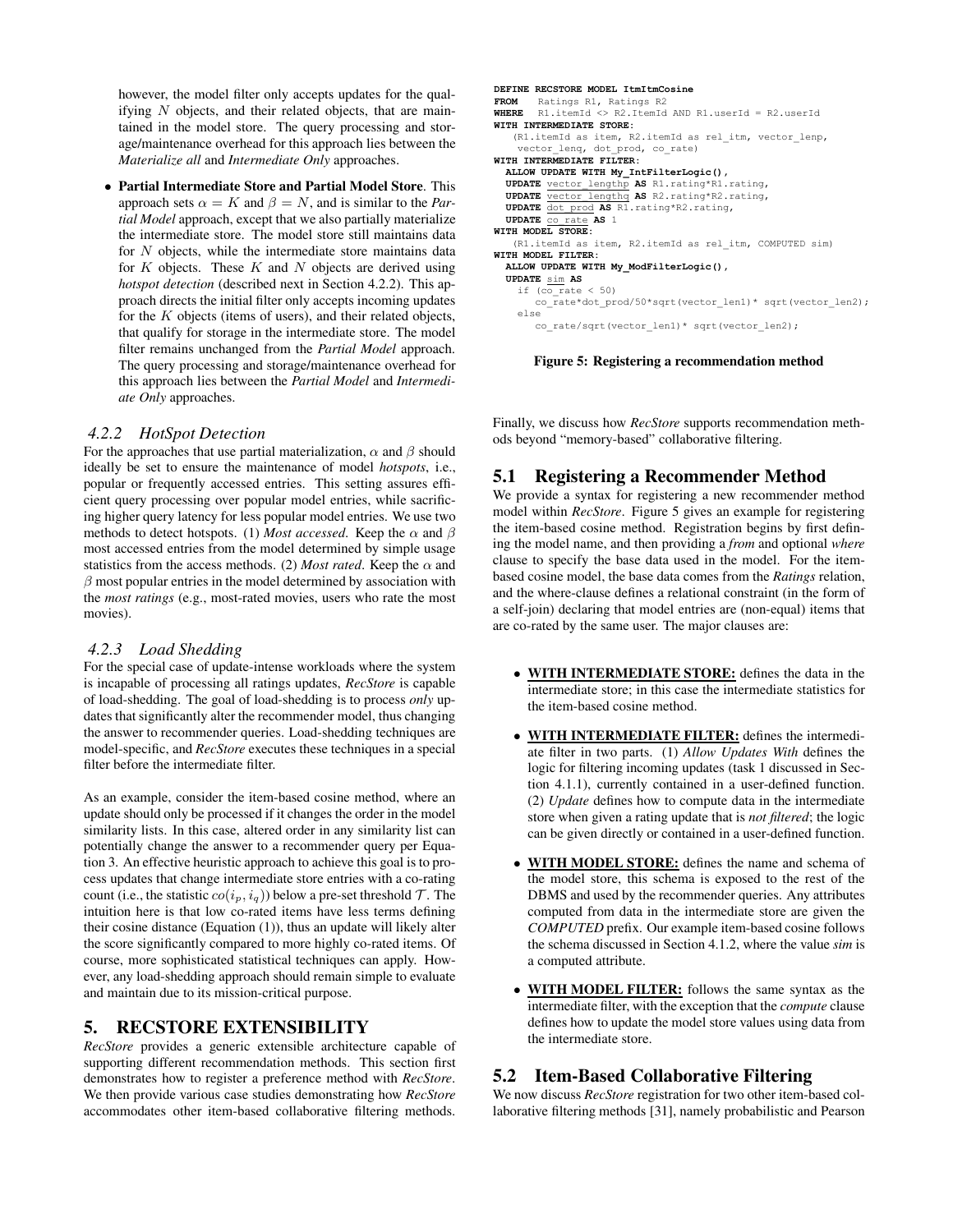|                     | <b>Probabilistic</b>                                                                                                                                               | Pearson                                                                                                                                                                                                                                         |
|---------------------|--------------------------------------------------------------------------------------------------------------------------------------------------------------------|-------------------------------------------------------------------------------------------------------------------------------------------------------------------------------------------------------------------------------------------------|
| Intermediate        | len( $i_n$ ): partial vector length of for $i_n$                                                                                                                   | mean( $i_p$ ): mean rating score for $i_p$                                                                                                                                                                                                      |
| Store               | freq( $i_p$ ): no. ratings for $i_p$                                                                                                                               | stddev $(i_n)$ : standard dev. for $i_n$                                                                                                                                                                                                        |
|                     | sum( $i_p$ , $i_q$ ): sum of scores for $i_p$ given co-rated item $i_q$                                                                                            | freq( $i_p$ ): no. ratings for $i_p$                                                                                                                                                                                                            |
|                     |                                                                                                                                                                    | sum( $i_p$ ): sum of ratings for $i_p$                                                                                                                                                                                                          |
|                     |                                                                                                                                                                    | sumsq( $i_p$ ): sum or ratings squared for $i_p$                                                                                                                                                                                                |
|                     |                                                                                                                                                                    | coprodsum( $i_p, i_q$ ): sum of product deviation from mean for $i_p$ given co-rated dimension $i_q$                                                                                                                                            |
| Intermediate        | Update sum <sub>q</sub> $(i_p, i_q)$ only where user u co-rated $i_p$ and                                                                                          | Always update mean(i <sub>p</sub> ), stddev(i <sub>p</sub> ), freq(i <sub>p</sub> ), sum(i <sub>p</sub> ), sumsq(i <sub>p</sub> ). Only update coprodsum(i <sub>p</sub> ,i <sub>q</sub> )                                                       |
| Filter              | $i_a$ , always update other statistics.                                                                                                                            | if user u co-rated $i_p$ and $i_q$ , and mean( $i_p$ ) has not changed greater than $\Delta$ since last                                                                                                                                         |
|                     | Update logic                                                                                                                                                       | coprodsum $(i_p, i_q)$ recalculation.                                                                                                                                                                                                           |
|                     | $\operatorname{sum}(i_p, i_q) \!\!=\!\! \operatorname{sum}(i_p, i_q) \!\!+\! s_p; \qquad \operatorname{len}(i_p) \!\!=\!\! \operatorname{len}(i_p) \!\!+\! s_p^2;$ | Update logic                                                                                                                                                                                                                                    |
|                     | freq( $i_p$ )=freq( $i_p$ )+1                                                                                                                                      | freq(i <sub>p</sub> )=freq(i <sub>p</sub> )+1; mean(i <sub>p</sub> )= $\frac{sp}{freq(i_p)} + \frac{(freq(i_p)-1)mean(i_p)}{freq(i_p)}$ ;                                                                                                       |
|                     |                                                                                                                                                                    | sum( $i_p$ )=sum( $i_p$ )+ $s_p$ ; sumsq( $i_p$ )=sumsq( $i_p$ )+ $s_p^2$ ;                                                                                                                                                                     |
|                     |                                                                                                                                                                    | stddev $(i_p) = \frac{\sqrt{freq(i_p) * sums(q(i_p) - sum(i_p)^2}}{freq(i_p)}$ ;                                                                                                                                                                |
|                     |                                                                                                                                                                    |                                                                                                                                                                                                                                                 |
| <b>Model Store</b>  |                                                                                                                                                                    | coprodsum( $i_p, i_q$ )=coprodsum( $i_p, i_q$ )+( $s_p - mean(i_p)$ )( $s_q - mean(i_p)$ )                                                                                                                                                      |
| <b>Model Filter</b> | $(i_p, i_q, sim(i_p, i_q))$                                                                                                                                        | $(i_p, i_q, sim(i_p, i_q))$                                                                                                                                                                                                                     |
|                     | Update entry $(i_p, i_q, sim(i_p, i_q))$ for each statistical<br>update for pair $(i_p, i_q)$                                                                      | <i>Update</i> entry for each $(i_p, i_q, sim(i_p, i_q))$ for each statistical update affecting pair $(i_p, i_q)$ . Com-<br>pletely <i>recalculate</i> coprodsum( $i_p$ , $i_q$ ) if mean( $i_p$ ) has changed greater than threshold $\Delta$ . |
|                     |                                                                                                                                                                    | Update Logic                                                                                                                                                                                                                                    |
|                     |                                                                                                                                                                    |                                                                                                                                                                                                                                                 |
|                     | $\frac{\text{Update Logic}}{\text{sim}(i_p, i_q)} = \frac{\text{sum}_q(i_p, i_q)}{\sqrt{\text{len}(i_q)\ast \text{freq}(i_p)\ast (\text{freq}(i_q))^\alpha}}$      | If mean(i <sub>p</sub> ) has changed less than $\Delta$ , $sim(i_p, i_q) = \frac{coprod_{sup}(i_p, i_q)}{stddev(i_p)stddev(i_q)}$ ,<br>otherwise                                                                                                |
|                     |                                                                                                                                                                    | $sim(i_p,i_q)\texttt{=} \frac{corrodsum(i_p,i_q)\texttt{=}\sum_{u\in \mathcal{U}_G}(s_p - mean(i_p))(s_q - mean(i_p))}{stddev(i_p)stddev(i_q)}$                                                                                                 |

**Table 1: Realizing probabilistic and Pearson item-based collaborative filtering methods in** *RecStore***, summary of implementation approach assuming new rating by user** u for item  $i_p$  with score  $s_p$ 

item-based recommenders. We demonstrate each use case assuming a user u has provided a new rating value  $s_p$  for an item  $i_p$ .

**Item-based probabilistic recommender**. This method is similar to our running example of the item-based cosine recommender, except the similarity score  $sim(i_p, i_q)$  is measured as the conditional probability between two items  $i_p$  and  $i_q$  as follows.

$$
sim(i_p, i_q) = \frac{\sum_{u \in \mathcal{U}_c} r_{u, i_q}}{Freq(i_p) \times (Freq(i_q))^{\alpha}}
$$
(5)

Here,  $r_{u,i_q}$  represents a rating for item  $i_q$  normalized to unit-length,  $Freq(i)$  represents the number of non-zero ratings for item i, and  $\alpha$  is a scaling factor [17].

The second column of Table 1 provides an approach to implementing the item-based probabilistic method in *RecStore*. The intermediate store contains (1) the partial vector length for item  $i_q$  (len( $i_q$ )), (2) the total number of ratings for  $i_p$  (freq( $i_p$ )), and (3) the itempair statistic maintains the running sum ratings for item  $i_p$  given that it is co-rated with an item  $i_q$  (sum $(i_p,i_q)$ ). The intermediate filter updates all single-item statistics, while only updating the pair statistic for which items  $i_p$  and  $i_q$  are both rated by user u. Each statistic update requires constant time. The *model filter*, upon receiving changes to the intermediate statistics, updates the similarity score  $sim(i_p,i_q)$  for pairs  $i_p,i_q$  in constant time using the intermediate statistics (equation given in the last row, second column of Table 1).

**Item-based Pearson recommender**. This method is similar to the item-based cosine method, except it measures the similarity between objects using their Pearson correlation coefficient as follows.

$$
sim(i_p, i_q) = \frac{\sum_{u \in \mathcal{U}_c} (R_{u, i_p} - \overline{R}_{i_p})(R_{u, i_q} - \overline{R}_{i_q})}{\sigma_{i_p} \sigma_{i_q}}
$$
(6)

 $U_c$  represents users who co-rated items  $i_p$  and  $i_q$ ,  $R_{u,i_p}$  and  $R_{u,i_q}$ represent a user's ratings, and  $R_{i_p}$  and  $R_{i_q}$  represent the average rating for items  $i_p$  and  $i_q$ , respectively.  $\sigma_{i_p}$  and  $\sigma_{i_q}$  are the standard deviations for  $i_p$  and  $i_q$ 

The third column of Table 1 provides an approach to implementing the Pearson method in *RecStore*. The intermediate store maintains for an item  $i_p$  its mean rating value for an item (mean $(i_p)$ ), its standard deviation of rating values (stddev( $i_p$ )), the total number of ratings for  $i_p$  (freq( $i_p$ )), the sum of ratings for  $i_p$  (sum( $i_p$ )), and the sum of the squared rating values for  $i_p$  (sumsq $(i_p)$ ). The intermediate store also maintains  $\mathit{corrodsum}(i_p,i_q)$ : the sum of the product of deviations from the mean (i.e., the numerator in Equation 6) for an item pair  $(i_p,i_q)$  given that they share at least one co-rated dimension. The *intermediate filter* updates all single-item statistics (those maintained for  $i_p$  only). The statistic *coprodsum*( $i_p$ , $i_q$ ) is incremented by the product of the deviation of user  $u$ 's score for  $i_p$  (i.e.,  $s_p$ ) from the *newly* calculated *mean*( $i_p$ ), and the deviation of  $i_q$  (i.e.,  $s_q$ ) from the stored mean for item  $i_q$  (*mean*( $i_q$ )). Note that previous rating scores for  $i_p$  in the sum deviated from different means, since  $mean(i_p)$  changed with this update. In essence, we are willing to forgo this difference in *accuracy* as long as  $mean(i_p)$ has not changed by at least a value ∆ since the last calculation of  $\alpha$ *coprodsum* $(i_p, i_q)$ . What we gain in this trade-off is efficiency, since updating  $\mathit{corrodsum}(i_p,i_q)$  is more efficient than recalculating the sum from scratch.

The *model filter* updates the similarity score  $sim(i_p,i_q)$  for pairs  $i_p, i_q$  in the model store using one of two methods (both given in the last row, third column of Table 1). (1) If the value  $mean(i_p)$  had not changed by  $\Delta$  since the last recalculation of *coprodsum*( $i_p, i_q$ ), then we can update  $\text{sim}(i_p, i_q)$  efficiently by dividing *coprodsum* $(i_p, i_q)$ by the product of the standard deviations. Otherwise, we must *recalculate* the value of *coprodsum* $(i_p, i_q)$  from scratch for each entry using the current value of  $mean(i_p)$ .

# **5.3 User-based Collaborative Filtering**

The model for user-based collaborative filtering [29] is similar to the item-based approach, except that the model stores groups of similar users (as described in Section 2). Thus, the use cases previously discussed for the item-based approach can apply *directly* to the user-based approach, with the exception that similarity is measured over user vectors in the item rating space.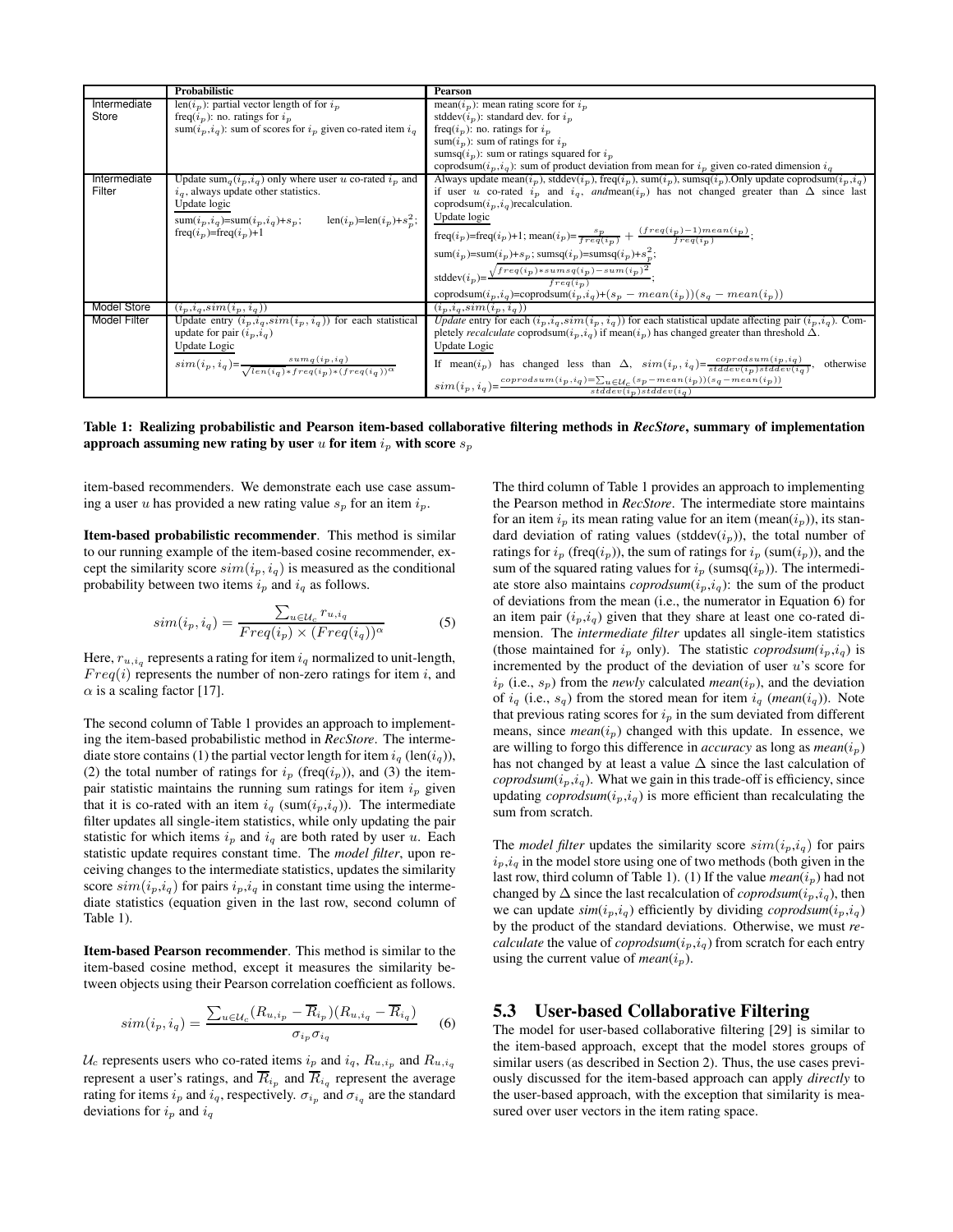

# **5.4 Non-"Memory-Based" Collaborative Filtering within RecStore**

Many other recommendation methods use models that are *not* similarity-based lists, as is the case with the "memory-based" collaborative filtering techniques we have explored. In general, *Rec-Store* can support these different recommendation techniques as long as their models can be represented by sufficient statistics to update the model incrementally. For instance, recommendation methods that use sophisticated probabilistic models (e.g., Bayesian Networks [3], Markov decision processes [32]) *do not* lend themselves well to incremental updates, due to the computationally intense optimization process used to learn their parameters. On the other hand, methods that use linear regression to learn a rating prediction model [31] can fit easily within *RecStore*. In this case, the intermediate store can maintain the general linear model statistics: X (the regression design matrix),  $X^T$  (X transposed) and f (the regressand). It is known that these statistics are *incrementally updatable* and *sufficient* to learn unknown regression coefficients by solving the system of equations [11]:  $X^T X \beta = X^T f$ , where  $\beta$  represents the learned regression coefficients. The source for these statistics depends on the recommendation method. Examples include ratings vectors [31], a multi-dimensional ratings base (e.g., multi-dimensional recommenders [2]), or item attributes (e.g., content-based recommenders [7]).

## **6. EXPERIMENTAL EVALUATION**

This section experimentally evaluates the performance of a prototype of *RecStore* implemented in between the storage engine and query processor of the PostgreSQL 8.4 database system [28] using the real-world Movielens 10M rating data set [27]. We test various *RecStore* adaptive maintenance strategies based on  $\alpha$  and  $\beta$  proposed in Section 4.2.1: materialize all (abbr. *matall*) where  $\alpha$  =

 $\beta = M$ , intermediate only (*ionly*) where  $\alpha = M$  and  $\beta = 0$ , partial model hotspot maintenance where  $\alpha = \mathcal{M}$  and  $\beta$  is set to 20% of all movies (*pm-m*), and partial intermediate and model hotspot maintenance ( $pm\text{-}mi$ ) where  $\alpha$  and  $\beta$  are set to 40% and 20% of all movies. We also compare against regular (*viewreg*) and materialized DBMS views (*viewmat*). The *viewreg* approach is implemented using a regular PostgreSQL view, but since PostgreSQL does not support materialized views, we provide a fair simulation of *viewmat* within *RecStore* by maintaining a materialized *Model* store without the use of an intermediate store.

We provide experiments for: (1) Partial maintenance strategies (Section 6.1), (2) update efficiency (Section 6.2), (3) query efficiency using the query given in Figure 2 (Section 6.3), and (4) a *real* recommender system workload trace consisting of interleaved queries and updates (Section 6.4). Each experiment is run for both the *cosine* and *probabilistic* item-based recommendation method (details of both methods given in Section 5).

The experiment machine is an Intel Core2 8400 at 3Ghz with 4GB of RAM running Ubuntu Linux 8.04. Our performance metric is the *elapsed time* over an average of five runs reported by the PostgreSQL EXPLAIN ANALYZE command.

# **6.1 Hotspot Detection Strategies**

This experiment studies the effectiveness of our two hotspot detection strategies covered in Section 4.2: *most-rated* (abbr. *rated*) and *most-accessed* (abbr. *accessed*). We use a real workload trace consisting of the continuous arrival of both ratings updates and recommender queries against the MovieLens system [23, 26]. We start with a *Ratings* table that already contains 950K ratings, and report the *total* time necessary to process 1K ratings updates in-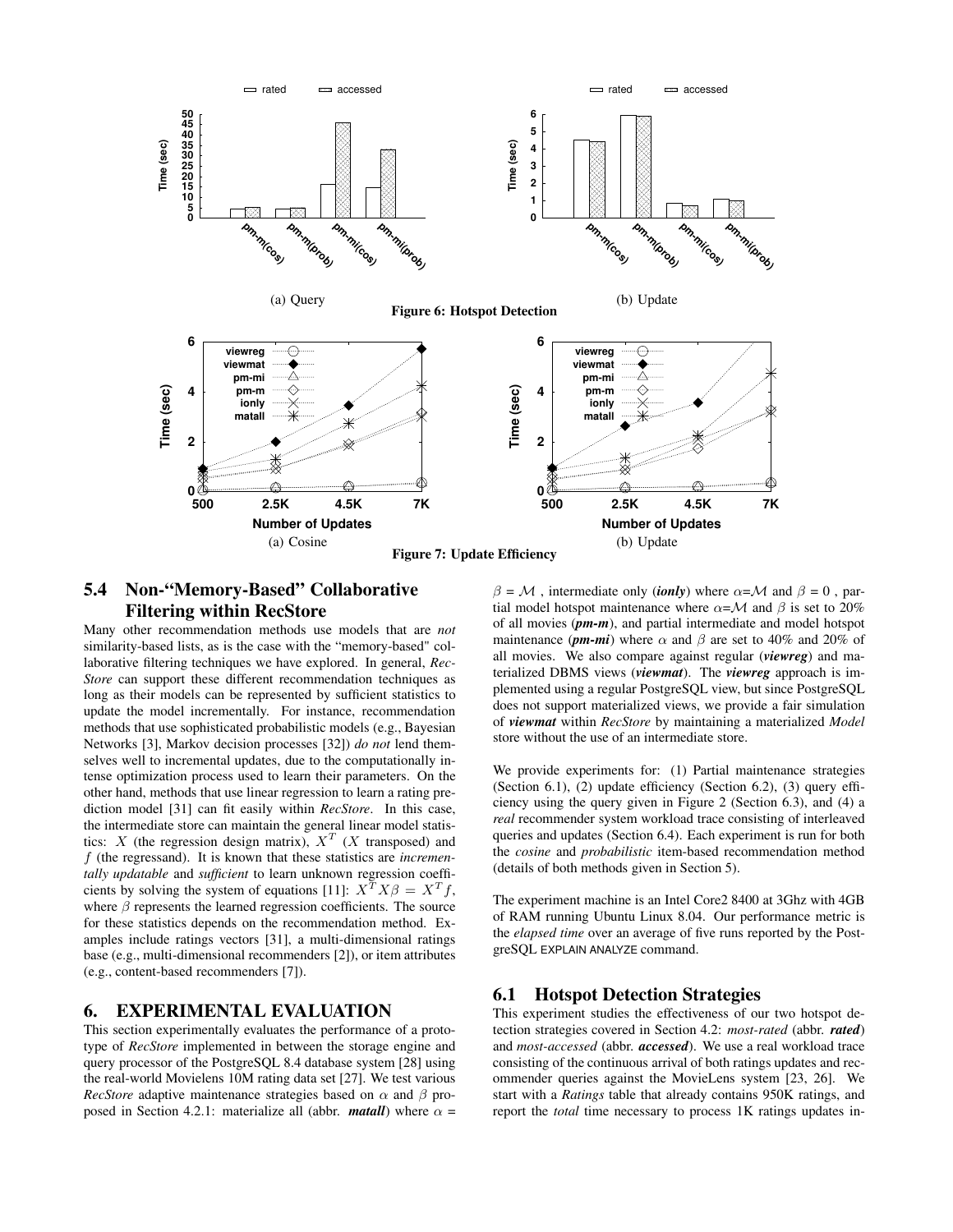

**Figure 9: Query Efficiency**

terleaved with 40 recommendation generation queries for different users. Figures 6(a) and 6(b) report performance for *rated* and *accessed* using both the *pm-mi* and *pm-m* approaches implementing the *cosine* and *probabilistic* methods. The *update* performance is relatively similar between the *rated* and *accessed* strategies for all cases. However, the *query* performance of *rated* over *accessed* exhibits a 50% speedup, as *rated* is able to keep model data in the intermediate and model store requested by the recommendation generation queries. Thus, in the rest of this section, we employ the *rated* strategy for both *pm-mi* and *pm-m*.

## **6.2 Update Efficiency**

This experiment studies update efficiency and scalability. We start with a *Ratings* table already containing 950K rating tuples, and measure the total time it takes to process 500, 2.5K, 4.5K, and 7K updates, respectively. Figures 7(a) and 7(b) give the results for the *cosine* and *probabilistic* methods, respectively. For both methods, all approaches exhibit the same relative performance. The materialized view (*viewmat*) incurs the most overhead of all approaches. This performance is due to the need, on every update, to recalculate the model score from scratch using the ratings data. The *Rec-Store matall* strategy, on the other hand, incurs less update overhead compared to *viewmat* due to its intermediate store, that helps it to efficiently update the model store. This experiment confirms that *RecStore* overcomes the update efficiency drawback of materialized views. Both *ionly* and *pm-mi* exhibit better performance, with *ionly* doing slightly better due to not having to maintain a partial model store. Both *matnone* and *pm-mi* exhibit the best performance due to the low storage and maintenance costs.

# **6.3 Query Efficiency**

This experiment studies query efficiency and scalability. We measure the time to perform the recommender query given in Figure 2 for a user X as the number of tuples in the *Ratings* table increases from 5K to 70K. We choose user  $X$  as the user that has rated the *most* movies. Figures 8(a) and 9(a) give the results for the *cosine* and *probabilistic* recommendation methods, respectively. The *viewreg* approach (a regular DBMS view) performs very poorly, as it must calculate all requested model scores *from scratch* from the ratings relation. The *pm-mi* approach exhibits performance between *matnone* and the rest of the approaches, as it must service a fraction of its requests from the ratings data, similar to *viewreg*. Figures 8(b) and 9(b) zoom in on the *matall*, *ionly*, and *pm-m* approaches for the *cosine* and *probabilistic* models, respectively. As expected, the *matall* approach exhibits the best query processing performance as it must only retrieve values from the model store. Both *ionly* and *pm-m* exhibit close performance to *matall*. We do not plot the *viewmat*, since it exhibits the *same* performance as *matall*, as the query operates over a completely materialized model relation for both approach. Due to both query and update performance, we can conclude that *RecStore* provides better support for *online* recommender systems compared to existing DBMS approaches (*viewmat* and *viewreg*).

# **6.4 Update + Query Workload**

This experiment uses our real recommender system workload trace (described in Section 6.1) to test *comprehensive* update and query processing performance. Figures 10(a) and 11(a) give the results of both query and updates for the *cosine* and *probabilistic* methods, respectively. Both *viewreg* and *pm-mi* exhibit poor query pro-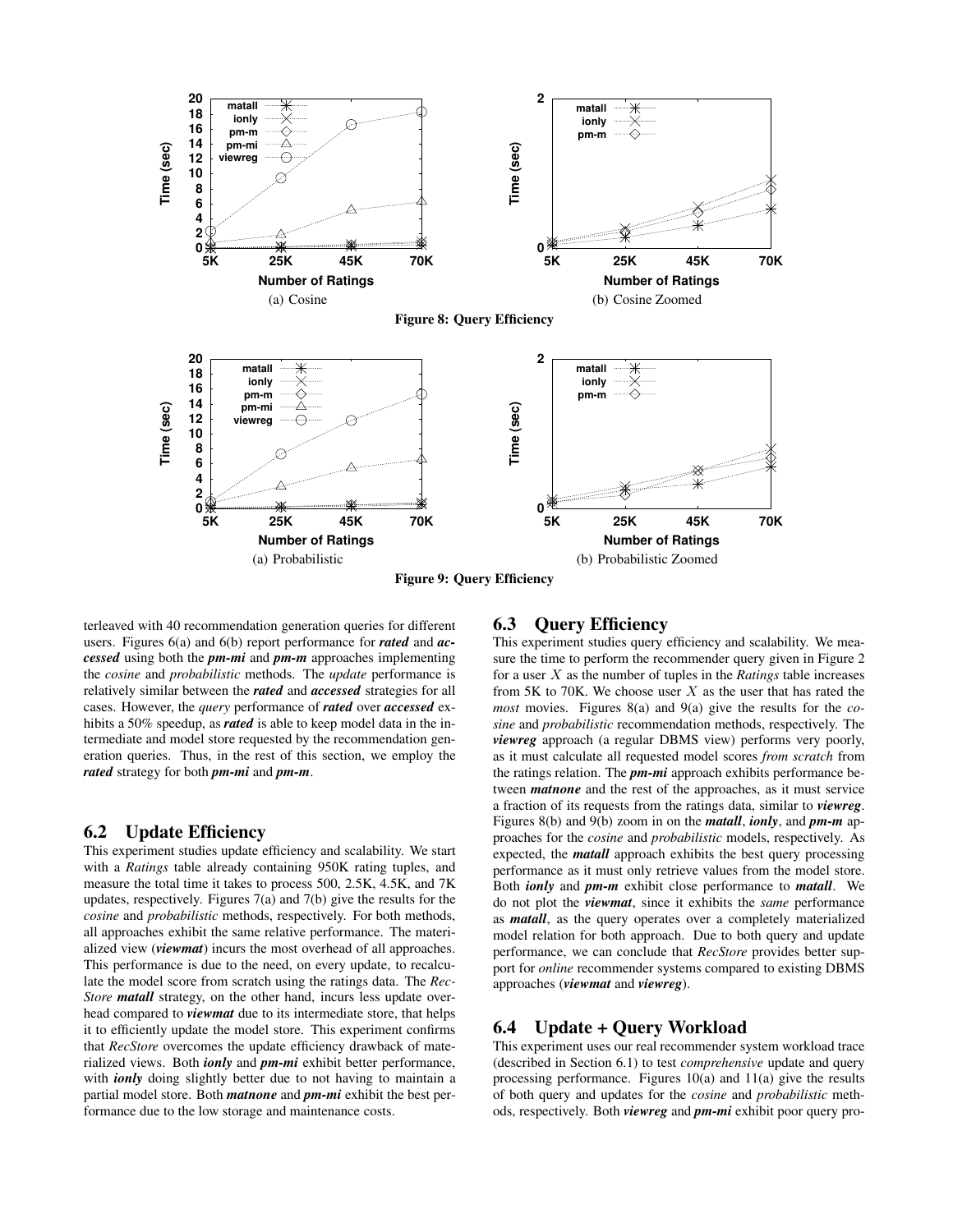

cessing performance for the workload, with *viewreg* performing almost an order magnitude worse than other approaches. While the *viewreg* performance is expected, the *pm-mi* performance is more surprising. Both *viewreg* and *pm-mi* exhibit the best update performance out of all approaches, as confirmed by our previous experiments (Section 6.2). However, the query processing performance of *viewreg* makes it an unattractive alternative, while the update/query processing tradeoff for *pm-mi* is a borderline choice due to its high query processing penalty. Figures 10(b) and 11(b) remove the *viewreg* and *pm-mi* numbers to zoom in on the other approaches for the *cosine* and *probabilistic* models, respectively. Both the *matall* and *viewmat* approaches exhibit the same query processing performance that is superior to *ionly* and *pm-m*. As for updates, we note again that *matall* (*RecStore*) provides more efficient update performance over *viewmat* (materialized views). Meanwhile, *pm-m* and *ionly* show superior update performance to *matall* and *viewmat*, with *ionly* providing the best performance.

In this experiment, we can observe the update/query processing trade-off discussed in Section 4.2.1 for high values of  $\alpha$  and  $\beta$ (*matall*) compared to lower values of  $\alpha$  and  $\beta$  (*ionly* and *pmmi*). Thus, for slightly more update-heavy recommender systems, the *ionly* or *pm-mi* is preferable due to efficient updates with little query processing penalty. Meanwhile, for more query-heavy systems, the *matall* approach is preferable with tolerable update penalty.

# **7. RELATED WORK**

**Collaborative Filtering**. The term collaborative filtering has a broad definition [1, 3]. We mainly focus on the original *memorybased* collaborative filtering approach [18, 29], so called because it "remembers" the ratings history of the entire user/item spectrum to

provide recommendations [1, 3]. The scope of most work within collaborative filtering systems has been from a *user-centric* perspective, e.g., providing users with quality [15, 22] and trustworthy recommendations [25]. Other work has explored high-level approaches to memory-based collaborative filtering (e.g., userbased [18, 29], item-based [17, 31], hybrid [4]) and their effect on recommendation quality. There is a *scarcity* of work that studies recommenders from a systems perspective, i.e., measuring query processing efficiency of different architectures. Herlocker et al. in their 2004 detailed evaluation of recommender systems state [15]:

*"We have chosen not to discuss computation performance of recommender algorithms. Such performance is certainly important, and in the future we expect there to be work on the quality of timelimited and memory-limited recommendations."*

To date, the research community is *still* lacking such important work on recommender system performance. Further, very little work has suggested a systems solution to online recommender systems. An exception is the Google News recommender [6]. However, this work is specific to the recommendation methods created specifically for Google's click logs. In contrast, our work takes a more *generic* approach to online recommender systems by offering a generic and extensible framework within the DBMS engine that accommodates various recommendation methods.

**DBMS and Recommender Systems**. Little systems research has addressed the intersection of database and recommender systems (as asserted by [16]). The AWESOME system [33] suggests recommendation methods to use based on the characteristics of the data stored in a database. Closer to our work is FlexRecs [19],